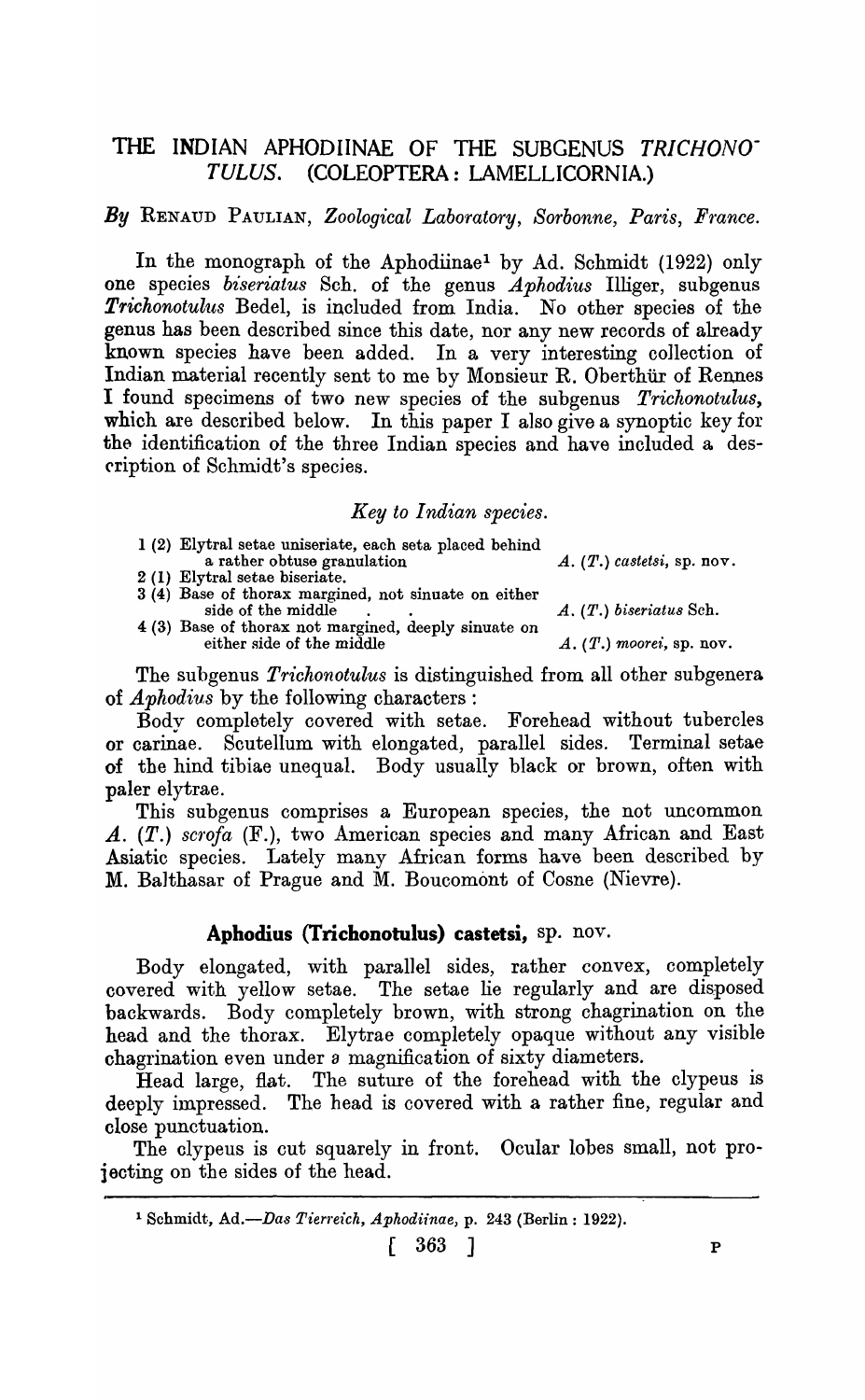Thorax square, convex, finely margined at the sides and base, completely covered with a strong, regular and rather sparse punctuation made of points not deeply marked and rather flat.



TEXT·FIG.-Two new species of the genus *Aphodiu8* from India. *a. Aphodius (Trichonotulus) moorei, sp. nov.*; *b. Aphodius (Trichonotulus) castetsi, sp. nov.* 

Scutellum without punctuation.

Elytrae long, convex, parallel, with well-marked striae; striae punctured: punctures are far apart and only slightly indent the interstriae, which are flat; they bear a regular series of granules on each. Behind those granules rise yellow setae standing erect.

First joint of the hind tarsi longer than the terminal spur of the hind tibiae; slightly longer than the two following joints taken together.

Length 2-5 mm.

*Type-specimen* :- A specimen from Travancore, Trichinopoly; R. P. Castets, September 1897; in M. Oberthiir's collection. Another specimen from the same locality also in M. Oberthür's collection.

## Aphodius (Trichonotulus) moorei, sp. nov.

Body elongated with elytrae broadening posteriorly. Not very convex, completely covered with yellow setae, which lie backwards. Body completely opaque, covered with a fine chagrination. Head, middle of the thorax and elytraewith a disoal spot and a fasciated band, broader near the suture and placed in the last quarter of the elytra, dark brown. Base and sides of the thorax and the remaining part of the elytrae yellowish brown.

Head large, flat, finely and closely punctured. Clypeus squarely cut in front. Ocular lobes small, not projecting on the sides of the head. Eyes large.